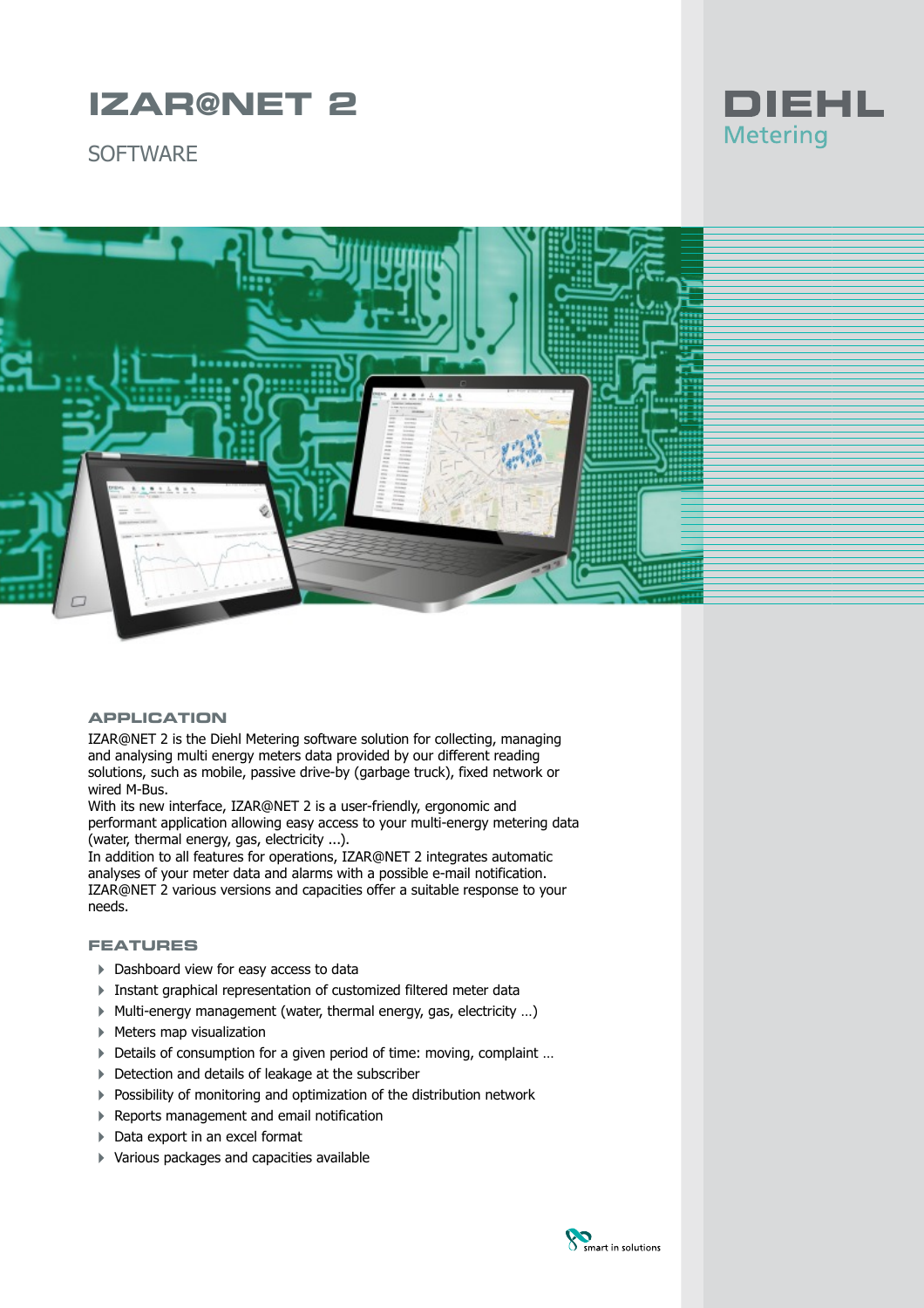# **IZAR@NET 2**

**SOFTWARE** 

### **SYSTEM REQUIREMENTS**

General system requirements:

- Fully patched operating system with administrator rights (for installation only)
- Operating System: Windows 7 (32 and 64 bit) or higher, Windows Server 2008 (32 and 64 bit) or higher
- Web Browser: Chrome, Firefox, Safari, Edge (current and previous version)
- Java 7 (Java Runtime Environment) or higher

Hardware requirements for up to 10,000 meters and daily reading:

- Dual-Core CPU with min. 2.6 GHz or Quad-Core CPU with min. 2.5 GHz
- Min. 8 GByte RAM main memory
- Min. 100 GByte free disk space (SSD storage recommended)
- Monitor with a minimum resolution of 1024x768

## **BASIC PACKAGE FEATURES**

- Management of multi-users and access rights
- Simplified client/server architecture
- Consumption management
- Intelligent search function and multiple filtering options
- Pre-defined graphics in the meter detailed view
- Interactive mapping for the meters
- Data import and export (csv and xls)
- Built-in task scheduler
- Automatic and individual data reduction
- Email notification on meter alarms
- Possibility to create metering sub-groups

• Standard analyses

-Consumption (hourly, daily, weekly, monthly ...) -Night-time consumption -Meters aggregation -Unread meters -Alarms

• Advanced analyses

-Virtual meters (mathematical operations ...) -Analyses of network performances or district metering areas (DMA)

#### **AVAILABLE MODULES**

|                   | <b>IZAR@NET 2</b>                                                                                                                                                                                                                                                     |
|-------------------|-----------------------------------------------------------------------------------------------------------------------------------------------------------------------------------------------------------------------------------------------------------------------|
| Mobile reading    | Offers all the functionalities for the radio reading such as the organization of the reading<br>tours, the uploading/downloading on the handheld computers, the management of the radio<br>meters and the consultation of the historical consumption data and alarms. |
| Fixed network     | Offers all the functionalities of the automatic collection of data coming from IZAR fixed<br>network reading solutions or wired MBUS solutions (via FTP server), the management and<br>analysis of meters data.                                                       |
| M-Bus reading     | Offers all the functionalities of MBUS reading solutions such as IZAR CENTER, either in<br>direct connection (via RS232, USB, LAN) or in remote connection (modem) as well as the<br>management and analysis of the data coming from MBUS meters.                     |
| Advanced analysis | Allows the management of virtual meters as well as the analysis functionalities of the<br>network performance and DMA.                                                                                                                                                |

Note: One of the modules Fixed, Mobile or M-Bus is mandatory to perform import of metering data into IZAR@NET 2 database. These modules can also be combined.

Diehl Metering S.A.S. ∙ Head Office ∙ 67 rue du Rhône · BP 10160 · FR-68304 Saint-Louis Cedex · Phone: + 33 (0)3 89 69 10 · Fax: + 33 (0)3 89 69 72 20 · metering-France-info@diehl.com · www.diehl.com/metering International Sales ∙ 67 rue du Rhône ∙ BP 10160 ∙ FR-68304 Saint-Louis Cedex ∙ Phone: + 33 (0)3 89 69 54 21 ∙ Fax: + 33 (0)3 89 69 54 22 ∙ metering-France-export@diehl.com Subject to technical adjustments.